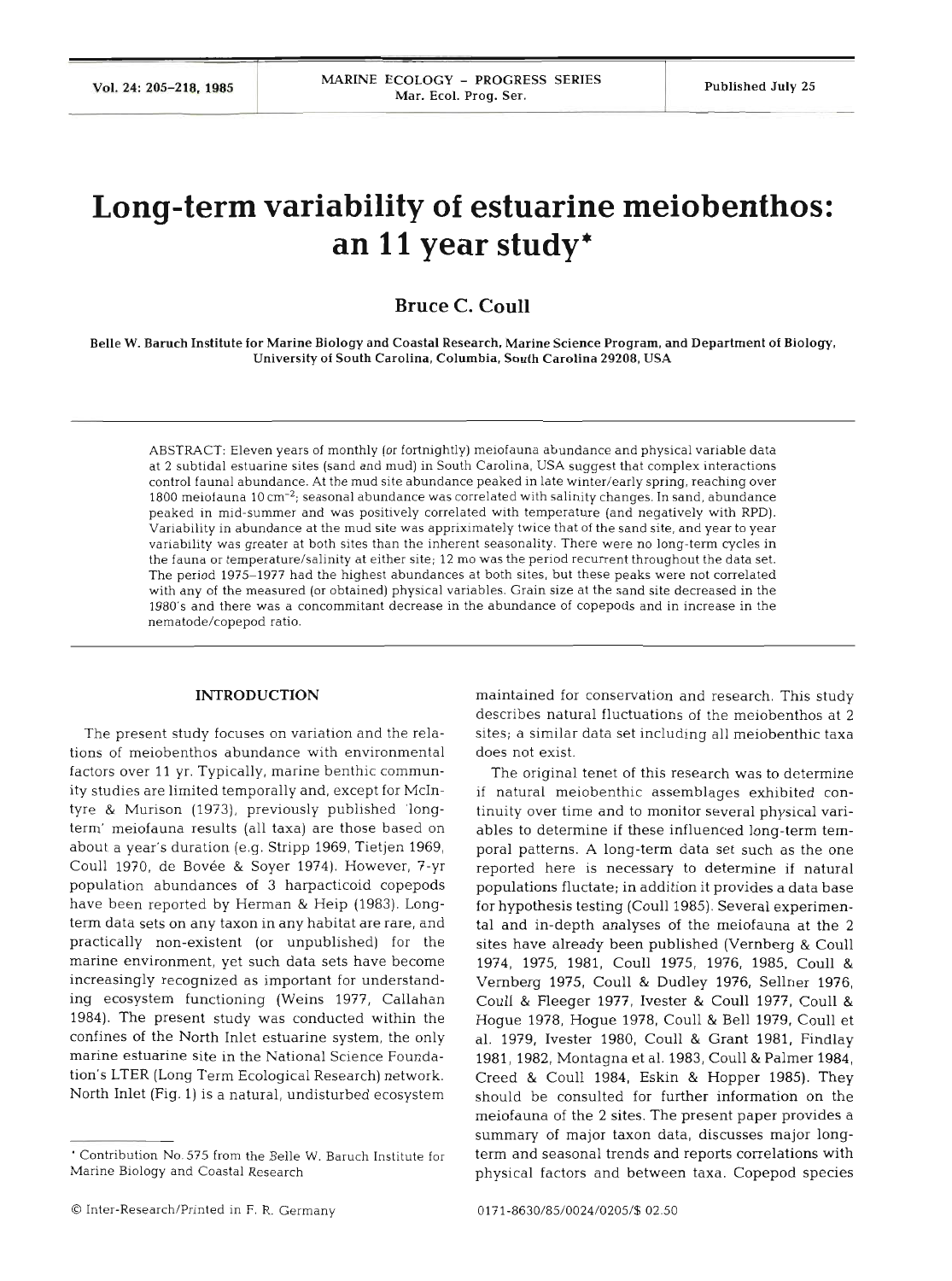analysis follows (Coull & Dudley 1985) and nematode species analysis for 3 yr (1980-1982) is in preparation (Eskin unpubl.)

#### **METHODS AND MATERIALS**

Field and laboratory. The study sites (1 sand, 1 mud) in North Inlet, South Carolina, USA (79°10'W, 35" 20'N), (Fig. 1) were sampled monthly from January 1973 through December 1980 and every 2wk Jan 1981-Dec 1983. At each site 4 replicate core samples were taken up to March 1976, 3 replicates from Apr 1976-Dec 1980 and 2 replicates from Jan 1981-Dec 1983. All cores were taken to the depth of the redox potential discontinuity (RPD); typically 1 to 2cm in mud; 4 to 10 cm in sand. Both sites are subtidal, located l m below MLW.

Each core sample was extruded and immediately fixed in 10 % borax-buffered formalin with Rose Bengal. Salinity was measured by refractometer and Eh (Sep 72-Dec 76) by platinum electrode. Sediment samples were collected for organic analysis up to 1978, and for sediment size analysis monthly or quarterly (up to Sep 1979) and then monthly (Mar-Dec 1983). Oxidizable organic matter was determined using the wet dichromate method (Walkley & Black 1934).

Granulometric parameters were measured by wet sieving through phi series sieves to  $63 \mu m$ , and drying and weighing the sediment retained on the sieves. An aliquot of the material passing the  $63 \mu m$  sieve was removed for pipette analysis (Folk 1968). Sorting coefficient was calculated as  $S_0 = \sqrt{Q_1/Q_3}$  (Trask 1932).

Four data sets were collected to assess potential temperature effects: (1) surface-sediment temperature measurements taken at the time of meiofauna sample collection (Jan 73-Dec 83); (2) minimum and maximum daily air temperature recorded at the Georgetown County, SC, Airport, from Jan 35-Dec 78 (44 yr); (3) daily surface water temperatures from the mouth of the North Inlet estuary, Jun 79-Dec 83; (4) heating and cooling degree days data collected at the Charleston Airport, Charleston, SC, Dec 68-Apr **84.** 

Mud samples were extracted using Ludox centrifugation (de Jonge & Bowmann 1977); the sand samples by the shaking-supernatant technique of Wieser (1960). All animals retained on a  $63 \,\mu m$  sieve were enumerated to major taxon; every copepod and every 4th nematode was removed for species identification. Since all sorted samples were formalin fixed, softbodied taxa abundance (e.g. gastrotrichs, turbellarians, ciliates) was probably underestimated (Hulings & Gray 1971). Ciliates may have been further underestimated since the samples were collected on a  $63 \,\mu m$ 



Fig. 1. Map of North Inlet, South Carolina (USA), region noting the location of the 2 long-term sites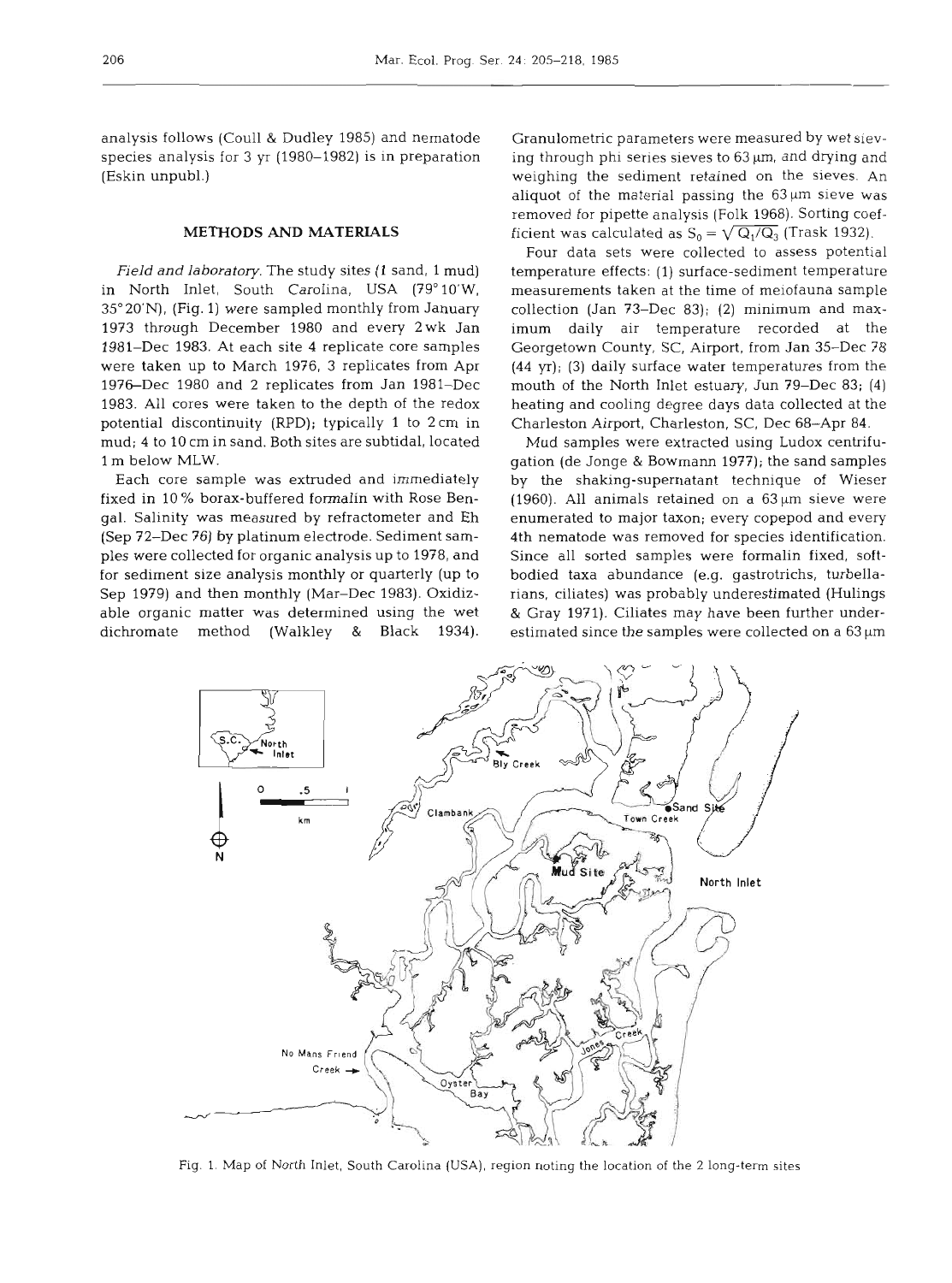sieve; thus only the larger ciliates (e.g. Tracheloraphis spp.) were retained.

Data analysis. All data have been stored on the University of South Carolina's Amdahl 16-11 and IBM3081 computers as SAS (SAS Institute 1982) data sets. All statistical tests have been conducted using SAS software. Even though our variances around taxon abundances were not homoscedastic (Fmax test, Sokal & Rohlf 1981), we decided that transformation was not necessary because Scheffe (1959, p. 353) indicated that during ANOVA little difference would occur in the resulting F-value with sample sizes as large as those presented here. To test Scheffe's prediction I transformed the data  $\log (x + 0.001)$  and conducted the same analysis on the transformed and untransformed data. The results were virtually identical (2 slight changes in p values; neither changed significance) and therefore I present the results based on the untransformed data.

Scheffé's multiple comparisons (experiment-wise error rate = EWER, P < 0.05), was used *a* posteriori if ANOVA indicated a significant difference between treatments. Pearson product means and correlation coefficients (r) are used throughout.

Following the outline of Fry et al. (1981 p. 202) spectral analysis was used to identify periodicities in taxon abundance or a physical variable. Spectral density estimates (variance) were obtained using finite Fast Fourier Transformations (FFT). This procedure fitted sine and cosine waves of different amplitudes on detrended (i.e. after any increasing trend was removed by utilizing the residuals of a linear regression) monthly data (in 1981-1983 only alternate fortnightly samples were used). The Kolmogorov-Smirnov Statistic (Box & Jenkins 1970) was performed to test for 'white noise', (i.e. a series of independent and identically distributed normal random variables: Fry et al. 1981). White noise was not present in any of the parameters tested.

I chose FFT spectral analysis instead of the Maximum Entropy Method (MESA), used in the only other time series analysis of meiofauna (Herman & Heip 1983), because: (1) in MESA there is no accepted method to generate confidence intervals that will statistically differentiate peaks from background noise (Kirk et al. 1979) but there is in FFT (Fry et al. 1981); (2) both methods produce similar results with long  $(>100$ points) data sets (Kirk et al. 1979, p. 59); (3) FFT is the most widely used, available and accepted time series analysis for biological data (Box & Jenkins 1970, Platt & Denman 1975, Fry et al. 1981). Herman & Heip (1983) state that MESA can resolve cycles equal to the data set length, but I can find no such verification in Kirk et al. (1979), except for the statement that MESA 'can predict (my emphasis) periods longer than the length

of the available data' (p. 72). Intuitively, no time series method can resolve periods greater than  $\frac{1}{2}$  the wave length because the 'period' must be repeated to determine if it is indeed a true period. If it is not repeated one is dealing with trend analysis and reported cycles beyond **'12** the data set length must be viewed with caution.

#### **RESULTS**

#### Physical factors

The 2 sets of water temperature data, monthly sediment interface for 11 yr and daily surface water temperature for  $4\frac{1}{2}$  yr, for times when both were collected, are highly correlated  $(r = 0.9676; P < 0.0001)$ , indicating that although sediment/water interface temperature was measured only monthly or biweekly, it tracks the overall temperature trend. Time series analysis on the 11-yr monthly water temperature data, the 44-yr air temperature data and the 14-yr degree day data indicate only 1 period; 12 mo, the seasonal cycle. There are no longer term temperature cycles in these 3 data sets.

Sediment/water interface temperature ranged from 4.8"C in January 1978 to 31 *"C* in August 1978 and 79. The mean annual temperature cycle ranged from  $10 \pm 0.6$  °C (Jan) to  $29 \pm 0.5$  °C (Aug). In all 3 data sets covering the study period (monthly water measurements, daily air temperatures, degree days) January 1978 was the coldest month. There were no significant differences in water temperature among years (oneway ANOVA,  $df = 10$ ;  $F = 1.37$ ,  $P = 0.30$  for mud;  $df = 10$ ,  $F = 1.07$ ,  $P = 0.99$  for sand).

Salinity measured at the time of meiofauna sample collection fluctuated seasonally (Fig. 2) and was slightly lower at the mud (Bread and Butter Creek) site



Fig. 2. Mean  $(\pm SE)$  monthly salinity at the 2 sites. Means of 11 yr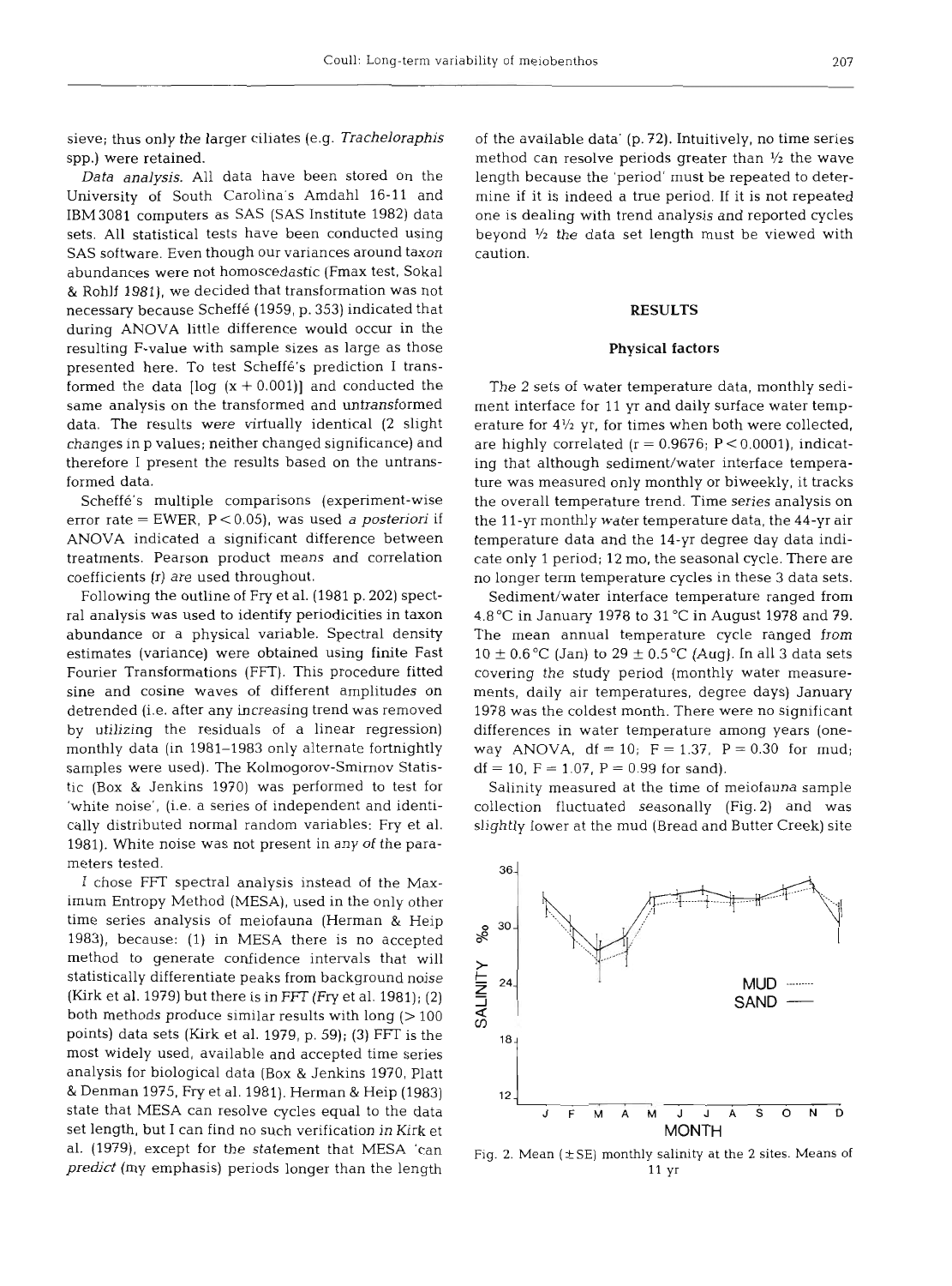because it is further from the Inlet mouth than the sand site (Fig. 1). Lower salinities in late winter/early spring (Fig. 2) are the results of typically heavy spring rains in South Carolina. Forty-four yr of daily precipitation data from the Georgetown airport confirm that precipitation is heaviest during the late winter/early spring. While correlation coefficients between precipitation and salinity indicate that they are negatively correlated; the correlations are not significant ( $P = 0.40$  at both sites). This lack of significance is understandable considering that our salinity was measured once or twice a month and rainfall was taken daily. Salinities are not significantly different among years (one-way ANOVA,  $df = 10$ ;  $F = 1.34$ ;  $P = 0.23$ ).

The redox potential discontinuity (RPD) ranged from 0 to 3 cm deep at the mud site; 2 to 11 cm at the sand site. Seasonally it fluctuated, being closest to the surface in the summer, and deeper in winter (see Montagna et al. 1983, their Fig. 1 & 2). Depth of the RPD was negatively correlated with temperature at both sites  $(r = -0.44, P \le 0.0001$  in mud;  $r = -0.26$ ,  $P = 0.0007$  in sand). The RPD measurements are not presented in the correlation analysis with taxa since RPD is redundant (negatively) with the seasonal temperature pattern. Oxidizable organic matter ranged from 1.32 to 6.10 % at the mud site; and 0.02 to 1.02 %

at the sand site. There was no seasonal pattern to the<br>organic measurements.<br>Sediment granulometric parameters were constant<br>at both sites from January 1973 to September 1979. At<br>the mud site median grain size (mgs) range At the sand site mgs ranged from 188 to 425  $\mu$ m<br>
( $\bar{x} = 278.9 \,\mu$ m), with only 4 measurements (n = 57)<br>
below 200  $\mu$ m; S from 0.92 to 1.73 with only 2 measure-<br>
ments below 1.20; and % SC from 0.6 to 11.3 %. Since<br>
t

Table 1. Eleven yr (Jan 1973 - Dec 1983) mean meiofauna abundance at the 2 study sites (see Table 4 for abundances by year)

| Taxon               | N                | Mean no.<br>$10 \text{ cm}^{-2}$ | % Abundance                       | Range<br>No. $10 \text{ cm}^{-2}$ | SD of<br>mean no. | SE of<br>mean no. | Coeff. of<br>variation $(CV)$ |
|---------------------|------------------|----------------------------------|-----------------------------------|-----------------------------------|-------------------|-------------------|-------------------------------|
|                     |                  |                                  | Mud site (Bread and Butter Creek) |                                   |                   |                   |                               |
| Nematodes           | 486              | 856                              | 68.7                              | $75 - 6278$                       | 809               | 36.7              | 91.5                          |
| Copepods            | 468              | 102                              | 8.2                               | $0 - 768$                         | 97                | 4.4               | 93.5                          |
| nauplii             | 322 <sup>1</sup> | 111                              | 8.9                               | 622<br>$0 -$                      | 110               | 6.1               | 93.9                          |
| Ostracods           | 485              | 20                               | 1.6                               | 318<br>$0 -$                      | 35                | 1.6               | 173.1                         |
| Ciliates            | 4392             | 32 <sup>3</sup>                  | 2.6                               | $0 - 134$                         | 29                | 1.4               | 88.8                          |
| Turbellarians       | 486              | 20                               | 1.6                               | 106<br>$0 -$                      | 20                | 0.9               | 99.1                          |
| Polychaetes         | 486              | 71                               | 5.6                               | 780<br>$0 -$                      | 80                | 3.6               | 113.2                         |
| Bivalve larvae      | 486              | 28                               | 2.2                               | 286<br>$0 -$                      | 34                | 1.6               | 123.8                         |
| Others <sup>4</sup> | 486              | 7                                | 0.6                               | 220<br>$0 -$                      | 15                | 0.7               | 107.5                         |
| TOTAL MEIOFAUNA     | 486              | 1247                             |                                   | $93 - 6462$                       | 870               | 39.5              | 69.7                          |
|                     |                  |                                  | Sand site (Debidue Creek)         |                                   |                   |                   |                               |
| Nematodes           | 489              | 641                              | 51.7                              | $85 - 2044$                       | 309               | 14.0              | 47.1                          |
| Copepods            | 489              | 88                               | 7.1                               | $0 - 1056$                        | 112               | 5.1               | 127.0                         |
| nauplii             | 319 <sup>1</sup> | 66                               | 5.2                               | $2 - 902$                         | 79                | 4.5               | 120.9                         |
| Ostracods           | 485              | 5                                | 0.4                               | $0 -$<br>49                       | 6                 | 0.3               | 128.5                         |
| Gastrotrichs        | 489              | 275                              | 22.2                              | $2 - 1416$                        | 180               | 8.2               | 65.7                          |
| Ciliates            | $445^{2}$        | 60 <sup>3</sup>                  | 4.9                               | $2 - 381$                         | 51                | 2.4               | 83.6                          |
| Turbellarians       | 489              | 46                               | 3.7                               | 346<br>$0 -$                      | 39                | 1.8               | 85.9                          |
| Polychaetes         | 489              | 38                               | 3.1                               | 221<br>$0 -$                      | 40                | 1.8               | 104.3                         |
| Bivalve larvae      | 489              | 9                                | 0.7                               | 97<br>$0 -$                       | 6                 | 0.5               | 132.4                         |
| Others <sup>4</sup> | 489              | 12                               | 1.0                               | 223<br>$0 -$                      | 23                | 1.1               | 87.6                          |
| TOTAL MEIOFAUNA     | 489              | 1240                             |                                   | $313 - 3498$                      | 498               | 22.5              | 40.2                          |

Copepod nauplii were not enumerated prior to March 1976 at the mud site; April 1976 at the sand site

 $2$  Ciliates were not enumerated prior to September 1973, at the mud site; August 1973 at the sand site

Ciliate abundance is most likely underestimated (see 'Methods and Materials')

Others includes halacarid mites, tardigrades, kinorhynchs and prior to 1975 probably many turbellarians and gastrotrichs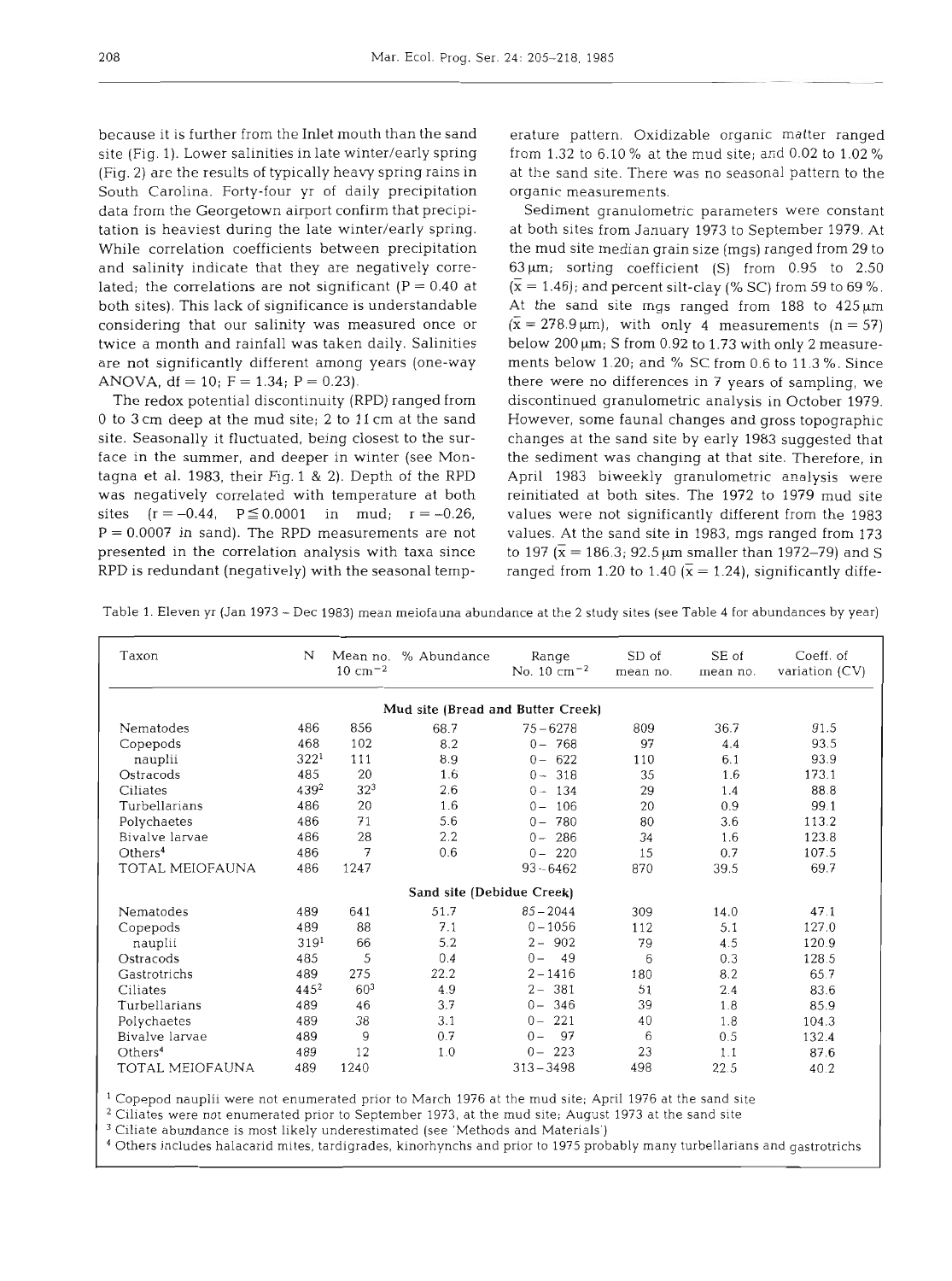

Pig. **3.** Mean abundance **(f** SE) of total meiofauna for each sampling time at the mud site (Jan **1973-Dec 1983).** Year labels, e.g. 73, **74, 75,** are placed at yearly midpoints (1 Jul)

rent from the 1972-79 measurements (ANOVA; mgs, fluctuations was also greater at the mud site compared  $DF = 1$ ,  $F = 11.94$ ;  $P = 0.001$ ; S,  $DF = 1$ ,  $F = 15.49$ , to the sand site. The sand site monthly total meioben-

The 11-yr mean abundance and some summary statistics for the meiofauna at the 2 sites are listed in<br>Table 1. Nematodes were the most abundant taxon, amount of the summed 11 yr variance attributable to any 1 yr copepods (including nauplii) were 2nd at the mud site for total meiofauna and 3rd at the sand site. Gastrotrichs were 2nd abundance (22.2 %) at the sand site. Table 1 also provides estimates of variance (i.e. SD, SE, CV) and even though the mean meiofaunal abundance at the **2** sites was remarkably similar over the 11 yr (e.g. total meiofauna = 1247 [mud]; 1240 [sand]  $10 \text{ cm}^{-2}$ ] variance at the mud site was approximately twice that at the sand site (Fig. **3** & 4). Most of the variance associated with the mud site was due to year-to-year fluctuations in abundance, particularly 1975-77. At the mud site two-thirds of the summed variance for the 11 yr occured in 1975-76 (Table 2) whereas at the sand site the variance among years was much more constant (Table 2). The amplitude of the seasonal abundance

 $P = 0.0002$ . thic abundances ranged from 954  $\pm$  503 (SD) in January to  $1490 \pm 499$  in September ( $\bar{x}$  range = 536), whereas the mud site mean monthly abundances (total **Fauna Example 3 Fauna meiofauna** *ranged from 862 ± 472 in August to* 1841  $\pm$  1967 in March ( $\bar{x}$  range = 979).

| Year | Mud site | Sand site |
|------|----------|-----------|
|      |          |           |
| 1973 | 1.5      | 9.1       |
| 1974 | 1.6      | 6.3       |
| 1975 | 24.6     | 8.2       |
| 1976 | 42.3     | 11.4      |
| 1977 | 6.7      | 15.4      |
| 1978 | 6.3      | 8.8       |
| 1979 | 4.1      | 9.9       |
| 1980 | 3.2      | 6.2       |
| 1981 | 2.3      | 4.7       |
| 1982 | 3.4      | 13.8      |
| 1983 | 4.0      | 6.2       |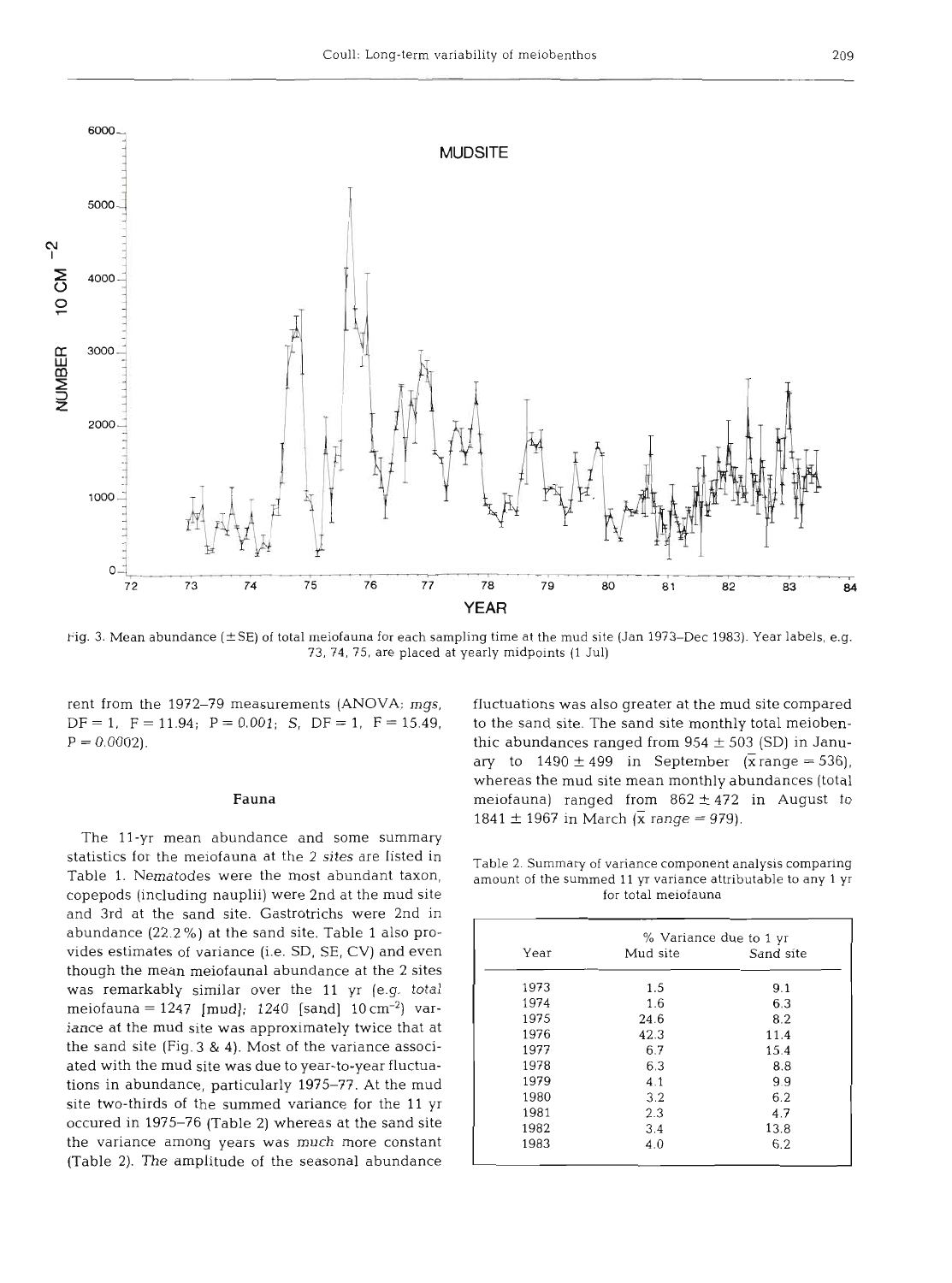

Fig. 4. Mean abundance  $(\pm SE)$  of total meiofauna for each sampling time at the sand site (Jan 1973–Dec 1983). Year labels, e.g. 73, 74, 75, are placed at yearly midpoints  $(1 \text{ Jul})$ 

Fig. 3 and 4, with<br>
preach sampling<br>
loser in 1981 wited<br>
ted), mask both s g<br>ea<br>l) g. <mark>3</mark><br>ach ni<br>|<br>|e<br>|e ated), mask both seasonal and yearly patterns. Therecloser in 1981 when fortnightly sampling was initi-

ly midpoints (1 Jul)<br>re, the monthly means (i.e. the means of 11 January's,<br>February's etc.) and the yearly means (i.e. mean for<br>73, for 1974, etc.) have been plotted in Fig. 5, 6 and 7,<br>more clearly illustrate the seasona p means (i.e. the means of 11 Januar<br>c.) and the yearly means (i.e. mean<br>tc.) have been plotted in Fig. 5, 6 an<br>llustrate the seasonal and 11-vr trer s d<br>ת<br>חי to more clearly illustrate the seasonal and 11-yr trends. 5,<br>pr<br><sup>7</sup>,<br>s



Fig. 5. (A) Monthly mean abundance  $(\pm S E)$  of total meiofauna (i.e. all 11 January's, etc.) at mud and sand sites. (B) Yearly mean abundance  $(\pm SE)$  of total meiofauna at the mud and sand sites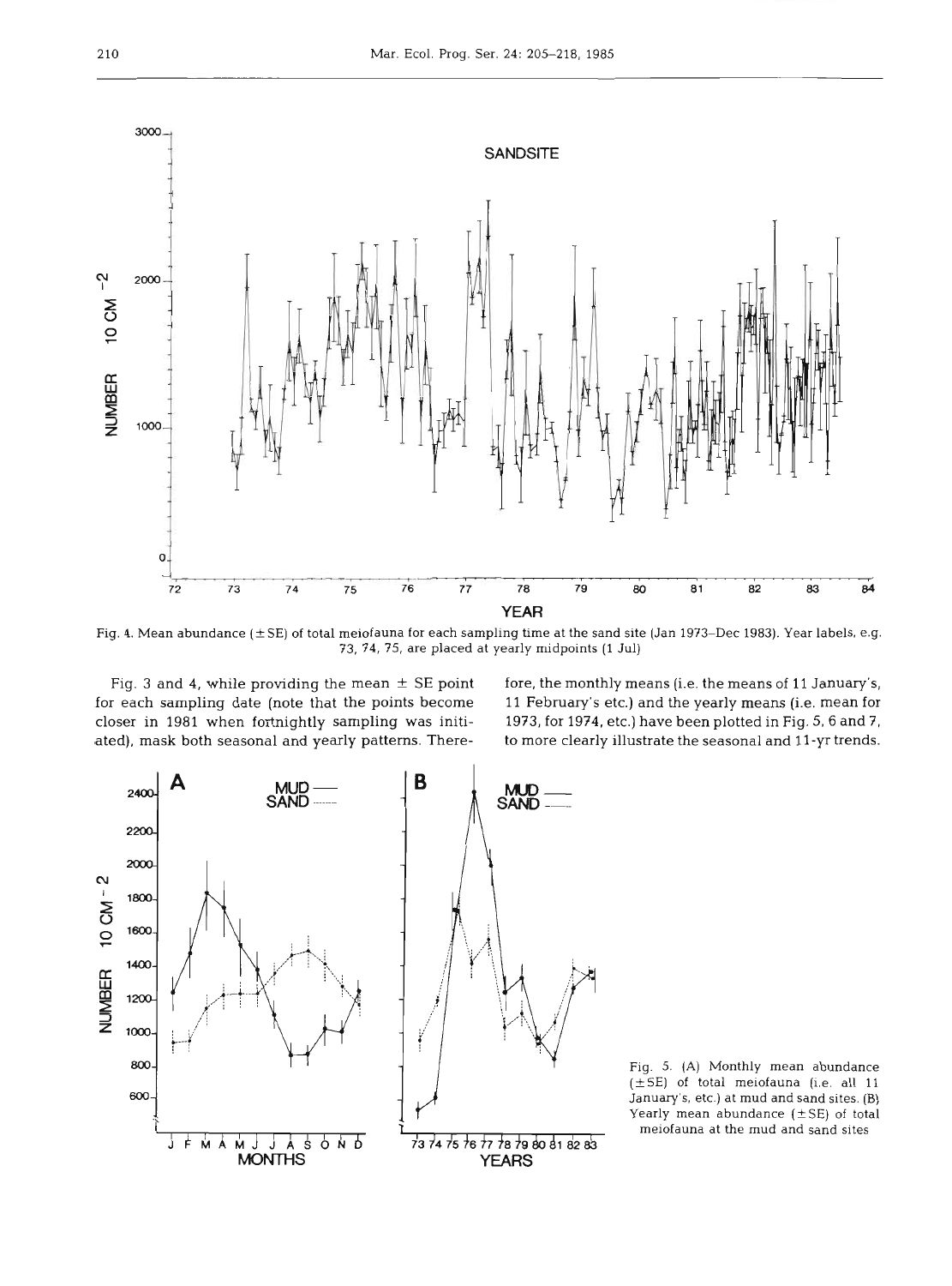

Fig. 6. Histograms of mean monthly and yearly abundances  $(\pm SE)$  of 4 taxa (nematodes, copepods, polychaetes, bivalve larvae) at mud site

At the mud site, maximum abundance generally occurs in the spring (Fig. 5A & 6), whereas sand site maximum abundance typically occurs in the late summer (Fig. **5A**  & 7). Correlation coefficients for all major taxa with temperature and salinity at both sites (Table **3)** illustrate that the dominant taxa were negatively correlated with salinity at the mud site and positively correlated with temperature at the sand site. There was no consistent correlation pattern of the lesser abundant taxa with temperature and salinity (Table **3).** 

One-way analysis of variance considering temperature or salinity with abundance of total meiofauna, nematodes, or copepods, yielded results similar to



Fig. **7.** Histograms of mean monthly and yearly abundances  $(\pm S$ E) of 5 taxa (nematodes, copepods, polychaetes, bivalve larvae, gastrotrichs) at sand site

those of the correlation analysis (Fig. 8 A, B). Although the models are significant ( $P \le 0.0001$ ), r<sup>2</sup> 's are low because of so many error degrees of freedom (466). The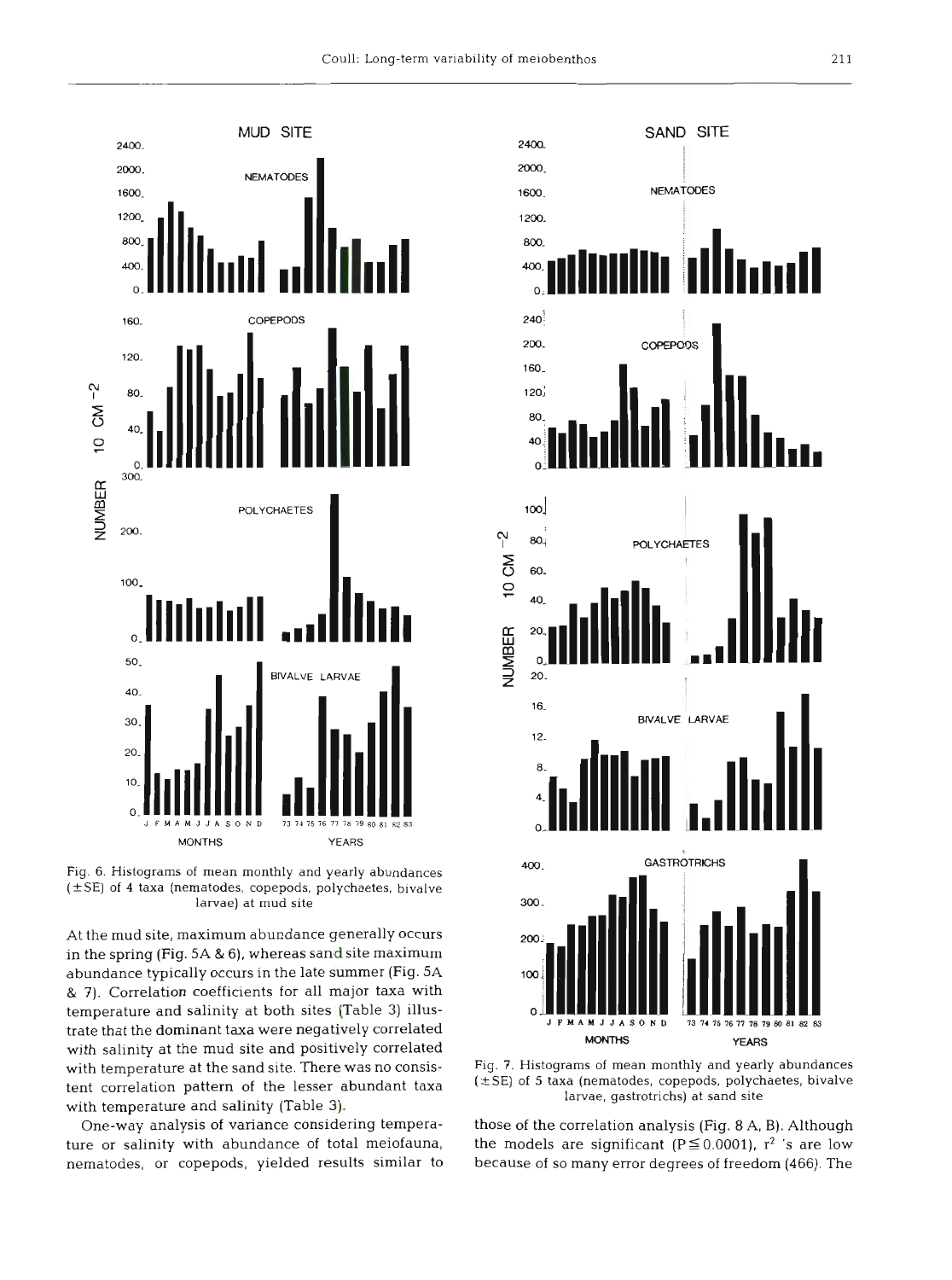runs test,  $p = 0.01$ ) and bivalve larvae, with extremely low abundances at the sand site (Table 1 & 4), did not peak in abundance in 1975-77.

Time series (spectral) analysis indicates 1 peak in fauna1 abundance at a frequency of 12 mo for all taxa (except copepods) at both sites. Copepods at the mud site have peaks at periods of 6 and 12 mo, suggesting 2

Table 5. F values from ANOVA's for each taxon comparing months, years and months nested within years. The months ANOVA compared all Januarys to all Februarys to all Marches, etc.; the year ANOVA compared **1973** to **1974** to **1975** etc., and the nested ANOVA compared January **1973** to January **1974** to January **1975,** and February **1973** to February **1974** to February **1975,** etc. All treatments for all taxa, i.e.,

monthly, year, month (year) are significant ( $P \le 0.0001$ )

| Taxon $(r^2)$                             | Source of variation (df) |            |                 |  |  |
|-------------------------------------------|--------------------------|------------|-----------------|--|--|
|                                           |                          | Month Year | Month<br>(Year) |  |  |
|                                           | (11)                     | (10)       | (110)           |  |  |
| Mud site                                  |                          |            |                 |  |  |
| Total meiofauna $(r^2=0.91)$<br>F value   | 50.94                    | 161.59     | 12.67           |  |  |
| Nematodes $(r^2=0.92)$<br>F value         | 70.51                    | 178.51     | 14.30           |  |  |
| Copepods $(r^2=0.71)$<br>F value          | 11.13                    | 9.53       | 5.48            |  |  |
| Copepod nauplii $(r^2=0.84)$<br>F value   | 6.21                     | 50.31      | 10.19           |  |  |
| Ostracods $(r^2=0.73)$<br>F value         | 13.96                    | 26.49      | 4.40            |  |  |
| Ciliates $(r^2=0.81)$<br>F value          | 3.91                     | 134.11     | 5.48            |  |  |
| Turbellarians $(r^2=0.82)$<br>F value     | 4.64                     | 100.27     | 4.38            |  |  |
| Polychaetes $(r^2=0.90)$<br>F value       | 6.95                     | 230.31     | 9.32            |  |  |
| Bivalve larvae $(r^2=0.75)$               |                          |            | 5.55            |  |  |
| F value                                   | 18.04                    | 21.81      |                 |  |  |
| Sand site<br>Total meiofauna $(r^2=0.69)$ |                          |            |                 |  |  |
| F value<br>Nematodes $(r^2=0.75)$         | 12.68                    | 25.43      | 3.50            |  |  |
| F value<br>Copepods $(r^2=0.82)$          | 4.48                     | 43.08      | 4.67            |  |  |
| F value<br>Copepod nauplii $(r^2=0.69)$   | 13.73                    | 60.83      | 6.62            |  |  |
| F value<br>Ostracods $(r^2=0.67)$         | 11.01                    | 11.60      | 4.27            |  |  |
| F value<br>Gastrotrichs ( $r^2$ = 0.62)   | 7.11                     | 28.56      | 3.13            |  |  |
| F value                                   | 9.13                     | 13.87      | 2.69            |  |  |
| Ciliates $(r^2=0.75)$<br>F value          | 17.20                    | 33.95      | 4.32            |  |  |
| Turbellarians $(r^2=0.80)$<br>F value     | 17.59                    | 20.77      | 9.20            |  |  |
| Polychaetes $(r^2=0.88)$<br>F value       | 18.57                    | 180.32     | 5.43            |  |  |
| Bivalve larvae $(r^2=0.57)$<br>F value    | 2.97                     | 14.57      | 2.52            |  |  |

major abundance periods per year. Most taxa (except and copepods) also show a periodicity at 11 yr (the data set length), suggesting no further periodicity with the data set. No other abundance cycles were detected. (Note: FFT time series analysis [as explained in 'Methods and Materials'] can only determine periodicities at  $\leq \frac{1}{2}$  the total record length [Platt & Denman 1975]. Since my data set is 11 yr, the maximum periodicity I could determine was 5.5 yr.)

Table 5 lists the F values for all taxa from ANOVAs to test for differences between months (i.e. all Januarys to all Februarys, etc.), between years, and between the same month in different years (i.e. nested model; January 1973 compared to January 1974, etc.). Most of the variance for a taxon comes from between-year differences (Table 5, Column 2). In only 1 case (copepods at the mud site) is the F value for months larger than that for years. Since there are significant differences between years (Table 2; Table 4 Scheffe comparisons) and seasonality (Fig. 3, 4, 5A & 6) accounts for the between month variations, year to year changes contribute more to the total within taxon variance than does the inherent seasonality (Fig. 5 & 6; Table 5).

Yearly means and the ratio of nematodes to copepods (N/C) for each sampling date have been included (Fig. 9) because the N/C ratio has been the subject of considerable debate in meiobenthic ecology (Coull et al. 1981, Raffaelli 1981, Raffaelli & Mason 1981, Warwick 1981, Amjad & Gray 1983). The ratio at both sites was typically below 50 and there was no significant change in the ratio over time at the mud site (Fig. 9). At the sand site the ratio increased starting in 1979 (Fig. 9) when the sand site sediment became finer. There was no seasonality to the ratio at either site.

### **DISCUSSION**

The abundance values reported here (total meiofauna,  $\bar{x} = 124710 \text{ cm}^{-2}$  in sand, 1240 in mud) are well within the range known from similar sediments world-wide (McIntyre 1969, Tietjen 1969, Coull 1973, Coull & Bell 1979), but mean total meiofauna or any individual taxon abundance (Tables 1 & 4) is not the primary point of this paper; temporal variability is!

Rarely is a data set of the magnitude, frequency, and replicability of the present one available. When one is, repeatable cycles are a *priori* expected. While there were repeatable annual cycles for the dominant, and most of the other, taxa in the present data set (Fig. **3,4,**  5A,  $6 \& 7$ ), there were no long-term ( $>1$  yr but <5.5 yr) repeatable cycles. The total meiofauna seasonal cycles (Fig. 5A), were correlated (Table 3; Fig. 8) with salinity (mud) and temperature (sand) and in a rather straightforward manner. The mud late-spring decrease is also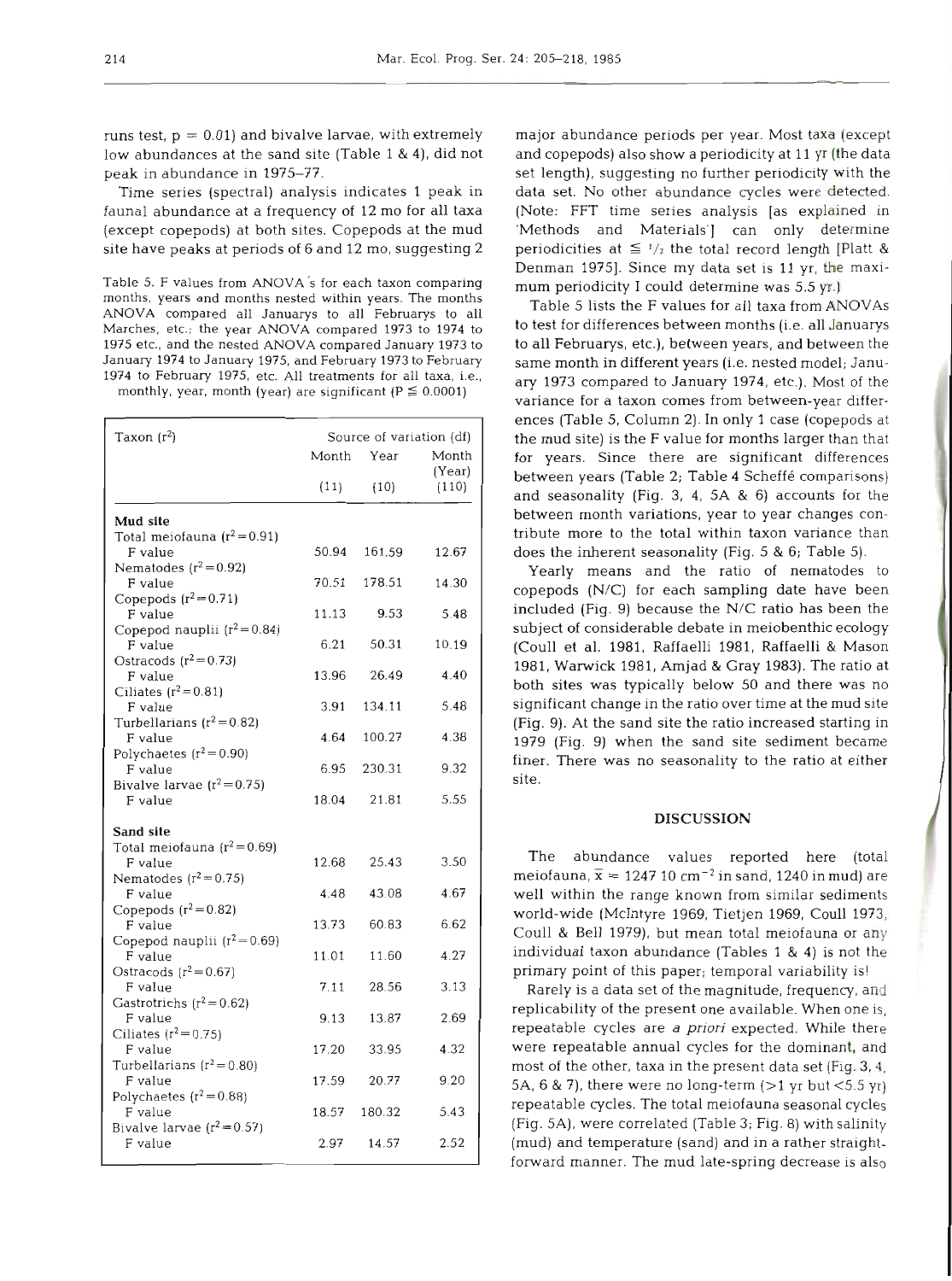

Fig. 9. **(A)** Scatter plot of nematode/copepod (N/C) ratio (every replicate; n = 486) with yearly mean N/C ratio overlain at mud site. (B) Scatter plot of nematode/copepod (N/C) ratio (every replicate; n = 486) with yearly mean N/C ratio overlain at sand site

the time of influx of various meiofauna predators into the system (Coull & Palmer 1984). Unfortunately, there are no l l-yr estimates of predator abundances in North Inlet, but for the 1981-83 period a major meiofaunal predator, a juvenile fish *(Leiostomus xanthurus;* common name = spot) entered the system regularly in March (D. M. Allen pers. comm.). Guts of 20 to 50 mm *L.* **xanthurus** are regularly packed with meiofauna (Sheridan 1979, Chestnut 1983) and are the major subject of ongoing predation experiments with meiofauna.

The decrease in meiobenthos at the mud site, correlated with the increasing salinity (Fig. 2) and coincident with the juvenile spot influx, suggests that the mechanisms regulating meiofaunal seasonal patterns in mud are complex, interactive and not easily discernible. One possibility is that decreasing salinity (at winter temperatures) triggers the development of some preferred meiofaunal food source in the mud which leads to concomitant meiofaunal increases, and subsequent spot growth. By March meiofauna reach maximium abundance (Fig. 5A) and the fish are of the size  $(-20 \text{ mm})$  to eat meiofauna. The fish eat the meiofauna and by summer have grown to a size where meiobenthos are not the preferred prey. The mud meiofauna then start slowly increasing in abundance (Fig. 5A) to reach maximum abundances in late winter/early spring. While this scenario is speculative, based on correlations and juvenile spot catches, it serves as an example of possible cause-effect lineages. Such correlation analysis cannot explain a cause but it can suggest research avenues to be experimentally tested.

The copepods at the mud site demonstrate **2** seasonal peaks (Fig. 6; results of time series analysis); from April to June and in November. These peaks are due to different species (Coull & Vernberg 1975, Coull & Dudley 1985) reaching maximum abundance at different times. See Coull & Dudley (1985) for analyses of copepod species patterns over the 11-yr period.

The sand site is a hydrodynamically active site (Grant 1981, Montagna et al. 1983) and this physical activity apparently so dominates the habitat that total meiofaunal abundance is maintained at a relatively constant level within years, and even over the 11-yr. The mud site is much less hydrodynamically active and meiofauna abundance is much more variable seasonally and yearly. Fluctuations here, while partly related to salinity changes, may be regulated by other factors not measured in the present study. Bacteria and diatom abundance (measured for l yr only by Montagna et al. 1983) is an order of magnitude greater at the mud site, and predation on meiofauna is also known to be greater in muds than in sands (Coull & Bell 1979). Thus, in sites where non-physical factors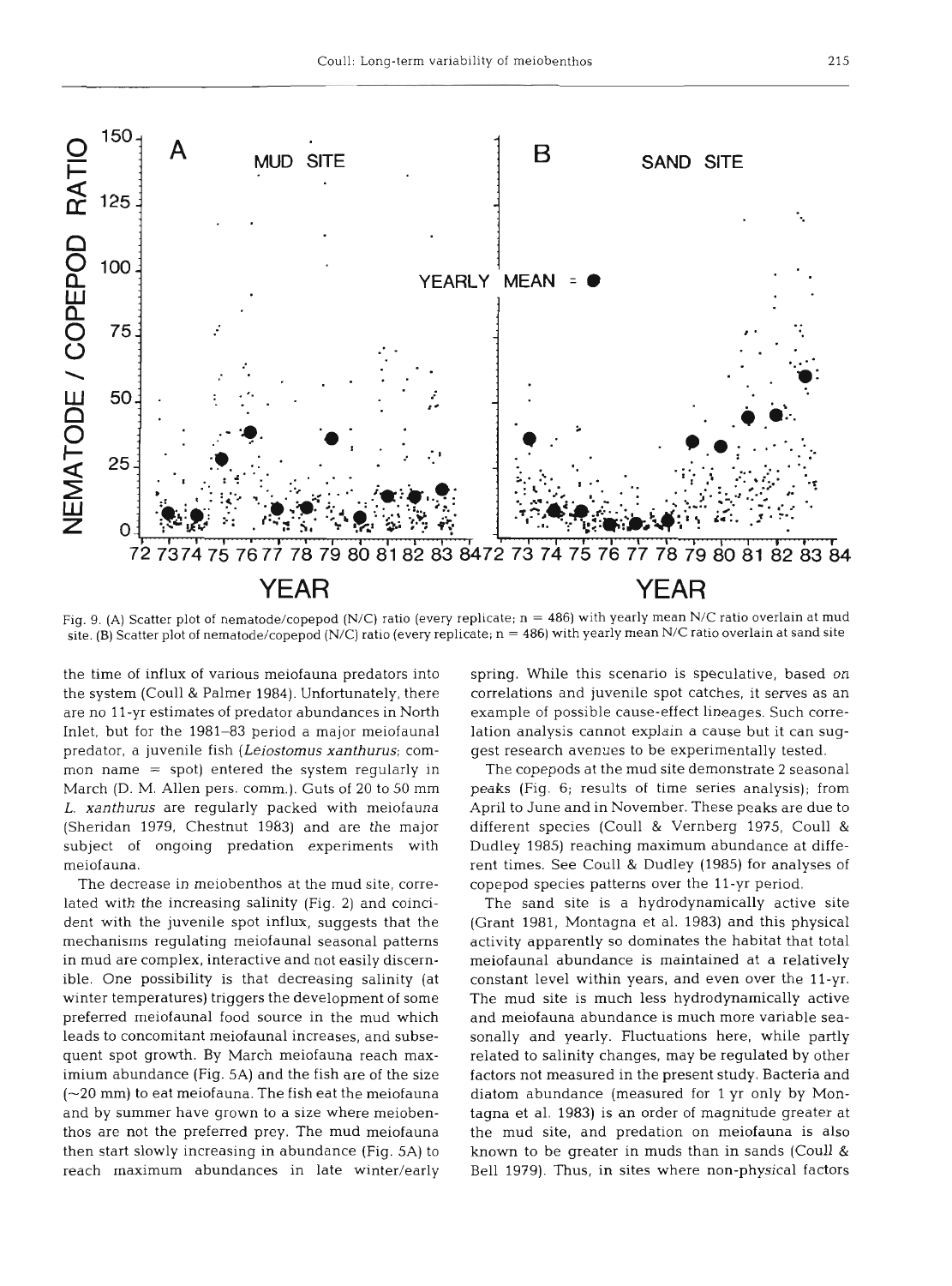dominate, the amplitude of abundance fluctuations is greater. Biological controls then are suspected of causing the large fluctuations in meiofaunal abundance at the mud site, whereas the sand site abundances (lower variance) are much more homogenous and constant over the short (month-to-month) and long (year-toyear) terms. Certainly, a catastrophic physical event could change the fauna at either site drastically.

During the mid 1970's abundance peaked at both sites, but particularly at the mud site, and the reasons for these are unclear. These peaks were not correlated with any of the variables measured and were not part of  $a \leq 5.5$  yr trend. One can speculate that the correct forcing function(s) were not measured and the peaks were indeed correlated with something. Perhaps the 1975-77 peak is part of a regular longer term cycle and with only 11 yr of data the cycle cannot be delineated (see Gray & Christie 1983 for discussion of longer-term benthic cycles). There are probably many other potential explanations.

Although the 1975-77 abundance peaks in the North Inlet data cannot be readily explained, the declining copepod abundance at the sand site (Fig. 7), appears to be closely related to changing granulometry. Median grain size decreased significantly and sorting coefficients increased significantly. Interstitial copepods (those that require adequate spaces between sand grains to maneuver) have essentially been excluded from the sand site in the last few years (Coull 1985; Fig. 4), whereas there has been no change in the sediment surface dwelling epibenthic forms. This site appears to be undergoing a transition from a fine sand to a muddy sand; a transition that favors increasing gastrotrich abundance (Fig. 7).

The nematode/copepod ratio at the sand site increased in 1980-83 as the sediment size became finer. This increase is due to the decreased copepod abundances (Fig. 7) and is in agreement with the original Raffaelli & Mason (1981) hypothesis that finer sediments should have a higher ratio. At the mud site, however, with its significantly lower median grain size (29 to 63  $\mu$ m mgs mud site; 173 to 425  $\mu$ m mgs sand site), the ratio is no different from the sand site (Fig. 9). Thus even with 11 yr of monthly and fortnighty data, the N/C ratio remains ambiguous as a measure of sediment 'quality'. Obviously a variety of factors control this ratio and it should be used with extreme caution as an indicator of environmental change.

The meiofaunal assemblages studied were cyclical with distinct repeatable seasonal periodicities. However, the order of magnitude of the seasonal and yearto-year abundances were not regular. The mid-1970's abundance maxima, while having the same seasonal cycle as other years, do not appear to be part of a longer term trend (at least not discernible from the data

set length); but demonstrate the great inherent, unexplainable variability in natural meiofauna abundance. Without a long-term data set it would be impossible to document such major abundance fluctuations. The question arises, is 11 yr enough? The answer is, obviously, that it depends on what is being asked. The seasonal patterns certainly could have been delineated with 3 to 5 yr of data (one must replicate years to validate the trends observed in a short data set), but even with 11 yr, no long-term trend (if, indeed, one exists) can be determined. Thus, if long-term cycles are of interest then 11 yr was not sufficient.

McIntyre & Murison (1973), reporting on 10 yr of meiofauna data (monthly sampling for 12 mo; irregularly for 9 yr) on a Scottish sandy beach, have suggested that annual variations in meiofaunal abundance were quite small and that the total assemblages was relatively constant over the study period. Their sampling program was limited and perhaps not sufficient to record changes, and their results are in direct contrast to those recorded here. While the North Inlet sand site abundances were much less variable than the mud site abundance (Table l), both sites had more year-to-year variability (Table 5) than seasonal variability. Although McIntyre & Murison's conclusion may be correct for the intertidal sandy meiofauna of Firemore Bay, Scotland, it most certainly is not for the subtidal meiofauna of either a sandy or muddy site in a southeastern United States salt marsh estuarine complex.

Natural meiofaunal assemblages are complex, governed by a variety of factors (some, or many, of which are not or cannot be measured) and display large temporal variation. Continued monitoring however, will not provide answers to the interactive mechanisms controlling this complexity. Experiments based on the leads provided by the correlation/statistical analysis must be designed specifically for this purpose.

**Acknowledgements.** Especially, I thank Bettye W. Dudley who has sorted >90 % of the samples reported herein. Other sorters have included John W. Fleeger, Richard V. Levy, Brian M. Marcotte, and Jean P. Sikora; Richard A. Eskin, Donald G. Edwars, and Pamela Spurrier have greatly assisted with data analysis; Roberta McCutchen with sample collection; Richard Eskin and Bettye Dudley with graphics and Susan S. Bell, El~zabeth Blood, Richard **A.** Eskin, Robert J. Feller. Roberta L. Marinelli, Stephen E. Stancyk, John H. Tietjen and Richard M. Warwick have provided constructive criticisms on earlier drafts on this manuscript, all are gratefully acknowledged. This research was supported by the Biological Oceanography Section of the National Science Foundation through grants DES 7201573, OCE 7617584, OCE 7809450, OCE 8007968 and OCE 838114 (B. C. CouI1, principal investigator) and the LTER Program of the Ecosystems section of NSF, Grant DEB 8012165 (F J. Vernberg, principal investigator).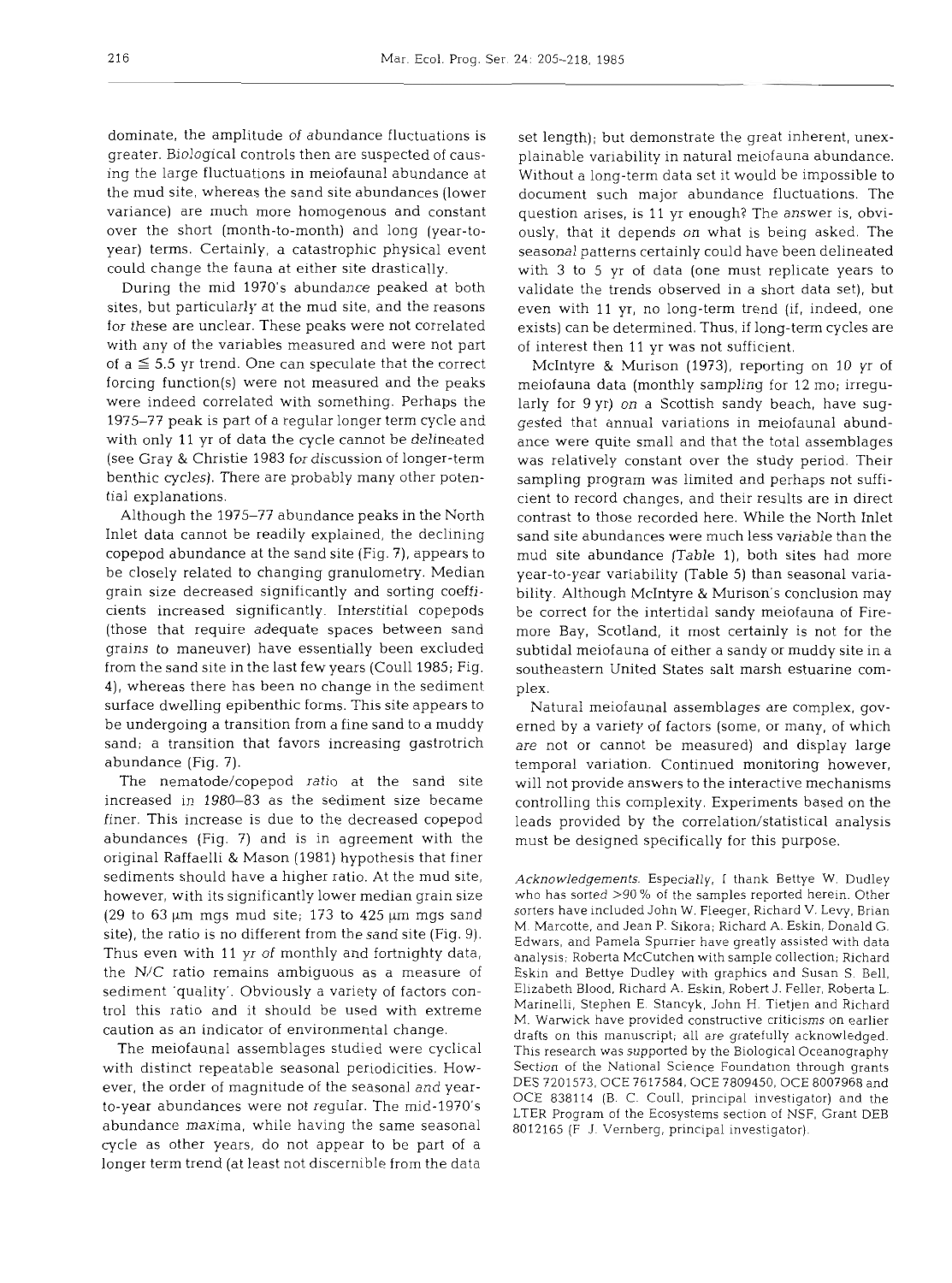#### LITERATURE CITED

- Amjad, S., Gray, J. S. (1983). Use of the nematode-copepod ratio as an index of organic pollution. Mar. Pollut. Bull. 14: 178-181
- de Bovée, F., Soyer, J. (1974). Cycle annuel quantitative du méiobenthos des vases terrigènes côtières. Distribution verticale. Vie Milieu 24: 141-157
- Box, G. E. P., Jenkins, G. M. (1980). Time series analysis forecasting and control. Holden-Day. San Francisco
- Callahan, J. T. (1984). Long-term ecological research. Bioscience 34: 363-367
- Chestnut, D. E. (1983). Feeding habits of juvenile spot *Leios*tomus xanthurus (Lacépède) in North Inlet Estuary, Georgetown, SC. M.S. thesis, University of South Carolina, Columbia
- Coull, B. C. (1970). Shallow water meiobenthos of the Bermuda platform. Oecologia (Berl.) 4: 325-357
- Coull. B. C. (1973). Estuarine meiofauna: A review: trophic relationships and microbial interactions. In: Stevenson, L. H., Colwell, R. R. (ed.) Estuarine microbial ecology. University of South Carolina Press, Columbia, South Carolina, p. 499-511
- Coull, B. C. (1975). Three new harpacticoid copepods from the North Inlet Estuary, South Carolina. Crustaceana 29: 113-126
- Coull. B. C. (1976). On the two laophontid harpacticoid copepods described by Wilson as *Laophonte capillata.*  with keys to the genus *Paronychocamptus.* Trans. Am. microsc. Soc. 95: 35-45
- Coull, B. C. (1985). The use of long-term biological data to generate testable hypotheses. Estuaries 8: 84-92
- Coull, B. C., Bell, S. S. (1979). Perspectives of marine meiofauna1 ecology. In: Livingston, R. J. (ed.) Ecological processes in coastal and marine ecosystems. Plenum Publ. Co., New York, p. 189-216
- Coull, B. *C,* Dudley, B. W. (1976). Delayed naupliar development of meiobenthic copepods. Biol. Bull. mar, biol. Lab., Woods Hole 150: 38-46
- Coull, B. C., Dudley, B. W. (1985). Dynamics of meiobenthi copepod populations: a long-term study (1973-1983). Mar. Ecol. Prog. Ser. 24: 219-229
- Coull, B. C., Fleeger, J. W. (1977). Long-term temporal variation and community dynamics of meiobenthic copepods. Ecology 58: 1136-1143
- Coull, B. C., Grant, J. (1981). Encystment discovered in a marine copepod. Science 212: 342-344
- Coull, B. C., Hogue, E. W. (1978). Revision of *Apodopsyllus*  (Copepoda, Harpacticoida), including two new species and a redescription. Trans. Am. microsc. Soc. 97: 149-159
- Coull, B. C., Palmer, M. A. (1984). Field experimentation in meiofaunal ecology. Hydrobiologia 118: 1-19
- Coull, B. C., Vemberg, W. B, (1975). Reproductive periodicity of meiobenthic copepods: seasonal or continous? Mar. Biol. 32: 289–29
- Coull, B. C., Hicks, G. R. F., Wells, J. B. J. (1981). Nematode/ Copepod ratios for monitoring pollution: A rebuttal. Mar. Pollut. Bull. 12: 278-281
- Coull, B. C., Bell, S. S., Savory, A. M,, Dudley, B. W. (1979). Zonation of meiobenthic copepods in a southeastern U.S. salt marsh. Estuar. coast. mar. Sci. 9: 181-188
- Creed, E. L., Coull, B. C. (1984). Sand dollar, *Mellita quinquisperforata* (Leske) and sea pansy *Renilla renifomis*  (Cuvier) effects on meiofaunal abundance. J. exp, mar. Biol. Ecol. 84: 225-234
- Eskin, R. A., Hopper, B. E. (1985). Population dynamics and description of *Ptycholaimellus hibemus* n. sp. (Nematoda: Chromadoridae). J. Nematol. 17: 38-45
- Findlay, S. E. G. (1981). Small scale spatial distribution of meiofauna on a mud- and sandflat. Estuar. coast. Shelf Sci. 12: 471-484
- Findlay, S. E. G. (1982). Influence of sampling scale on apparent distribution of meiofauna on a sandflat. Estuaries 5: 322-324
- Folk, R. L. (1968). Petrology of sedimentary rocks. Hemphills, Austin, Texas
- Fry, J. C., Humphrey, N. C. B., Iles, T. C. (1981). A review. Time-series analysis for identifying cyclic components in microbiological data. J. appl. Bact. 50: 189-224
- Grant. J. (1981). Factors affecting the occurrence of intertidal amphipods in reducing sediments. J. exp. mar. Biol. Ecol. 49: 203-216
- Gray, J. S., Christie, H. (1983). Predicting long-term changes in marine benthic communities. Mar. Ecol. Prog. Ser 13: 87-94
- Herman, P. M. J.. Heip, C. (1983). Long-term dynamics of meiobenthic populations. Oceanologica Acta 1983: 109-112
- Hogue, E. W. (1978). Spatial and temporal dynamics of a subtidal estuarine gastrotrich assemblage. Mar. Biol. 49: 211-222
- Hulings, N. C., Gray, J. S. (eds.) (1971). A manual for the study of meiofauna. Smithson. Contr. Zool. 78: 1-84
- Ivester, M. S. (1980). The distribution of meiobenthi copepods along a sediment gradient: Factor and niche analysis. Bull. mar. Sci. 30: 634-645
- Ivester, M. S., Coull, B. C. (1977). Niche fractionation studies of two sympatric species of *Enhydrosoma.* Mikrofauna Meersboden 61: 131-145
- de Jonge, V. N., Bouwman, L. A. (1977). A simple density separation technique for quantitative isolation of meiobenthos using the colloidal silica Ludox-TM. Mar. Biol. 42: 143-148
- Kirk, B. L., Rust, B. W., Van Winkle, W. (1979). Time series analysis by the maximum entropy method. ORNL-5332, Oak Ridge National Laboratory, Oak kdge, Tennessee
- McIntyre, A. D. (1969). Ecology of marine meiobenthos. Biol. Rev. 44: 245-290
- McIntyre, A. D., Murison, D. J. (1973). The meiofauna of a flatfish nursery ground. J. mar. biol. Ass. U.K. 53: 93-118
- Montagna, P. A., Coull, B. E., Herring, T. L., Dudley, B. W. (1983). The relationship between abundances of meiofauna and their suspected microbial food (Diatoms and Bacteria). Estuar. coast. Shelf Sci. 17: 381-394
- Platt, T., Denman, K. L. (1975). Spectral analysis in ecology. Ann. Rev. Ecol. Syst. 6: 189-210
- Raffaelli. D. (1981). Monitoring with meiofauna **A** reply to Coull, Hicks and Wells (1981) and additional data. Mar. Pollut. Bull. 12: 381-382
- Raffaelli, D. G., Mason, C. F. (1981). Pollution monitoring with meiofauna, using the ratio of nematodes to copepods. Mar. Pollut. Bull. 12: 158-163
- SAS Institute Inc. (1982). SAS user's guide: statistics, 1982 ed. SAS Institute Inc., Cary, N.C.
- Scheffe. H. (1959). The analysis of variance. John Wiley & Sons. London
- Sellner, B. W. (1976). Survival and metabolism of the harpacticoid copepod *Thompsonula hyaenae* (Thompson) fed on different diatoms. Hydrobiologia 50: 233-238
- Sheridan, P. F. (1979). Trophic resource utilization by three species of Scianid fishes in a northwest Florida estuary. Northeast Gulf Sci. 3: 1-15
- Sokal, R. R., Rohlf, F. J. (1981). Biometry, 2nd ed. W. H. Freeman & Co., San Francisco
- Stripp, K. (1969). Jahreszeitliche Fluktuationen von Mak-